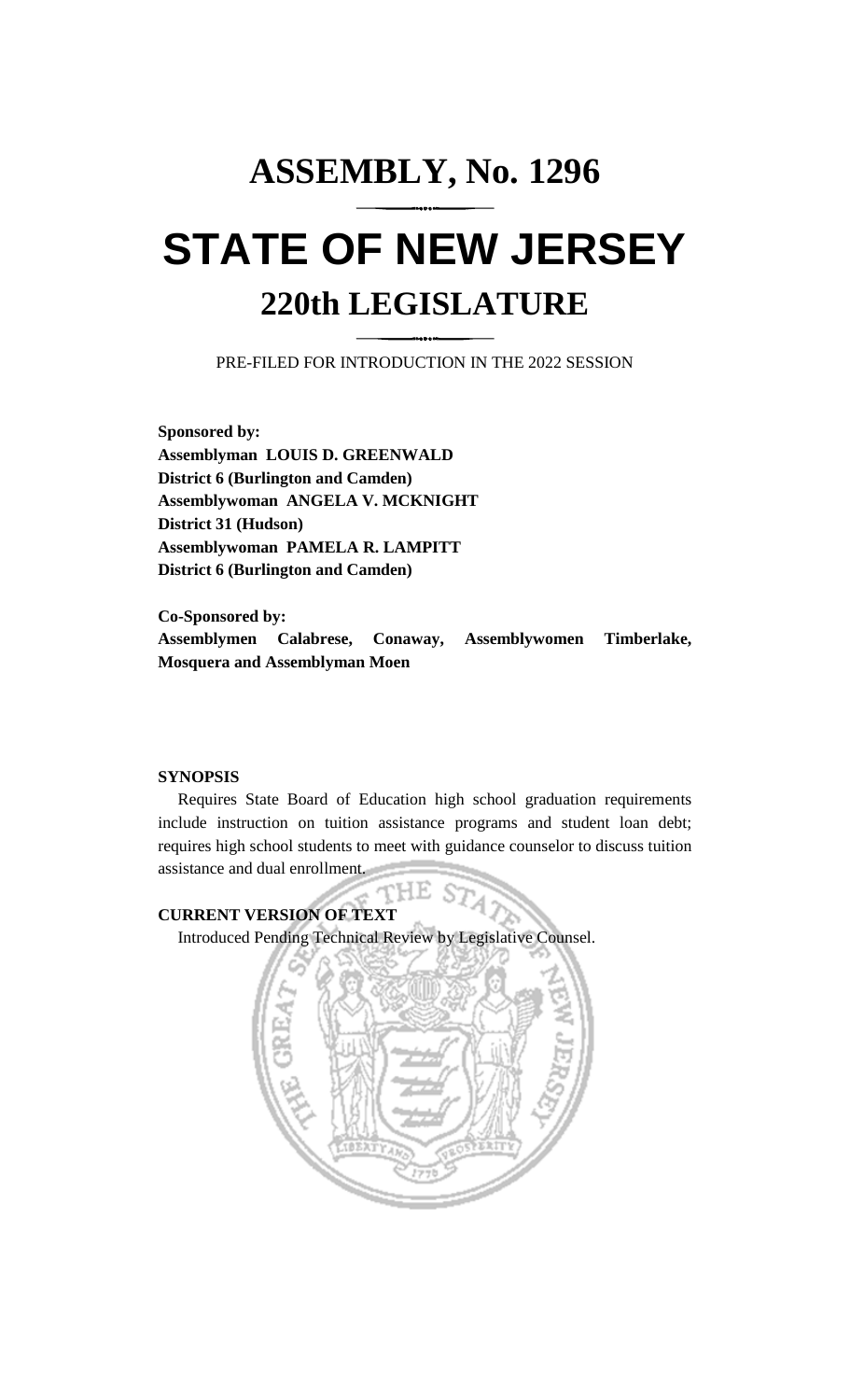#### **A1296** GREENWALD, MCKNIGHT

 $\mathcal{D}_{\mathcal{L}}$ 

 **AN ACT** concerning financial literacy for high school students and supplementing chapter 7C and chapter 36 of Title 18A of the New Jersey Statutes.

 **BE IT ENACTED** *by the Senate and General Assembly of the State of New Jersey:*

 1. Beginning with the 2018-2019 grade nine class, the State Board of Education shall require that the high school graduation requirement on financial literacy includes instruction on available State and federal tuition assistance programs, including grants, scholarships, and student loans. The instruction shall incorporate issues associated with student loan debt, the requirements for repayment of that debt, and the consequences of the failure to repay student loan debt in a timely manner.

 2. A school district shall ensure that a student enrolled in high school meets with a guidance counselor during either the second or third year of high school to discuss State and federal tuition assistance programs, including grants, scholarships, and student loans, that may be available to the student to finance postsecondary educational opportunities. The guidance counselor shall also discuss the options available to the student for dual enrollment in the high school and an institution of higher education that will enable the student to earn college credit while still in high school and reduce the overall cost of a higher education.

- 
- 3. This act shall take effect immediately.
- 

## STATEMENT

 This bill provides that beginning with the 2018-2019 grade nine class, the State Board of Education will require that the high school graduation requirement on financial literacy include instruction on available State and federal tuition assistance programs, including grants, scholarships, and student loans. The instruction must incorporate issues associated with student loan debt, the requirements for repayment of that debt, and the consequences of the failure to repay student loan debt in a timely manner.

 The bill also provides that a school district must ensure that a student enrolled in high school meets with a guidance counselor during either the second or third year of high school to discuss State and federal tuition assistance programs that may be available to the student to finance postsecondary educational opportunities. The guidance counselor must also discuss options available to the